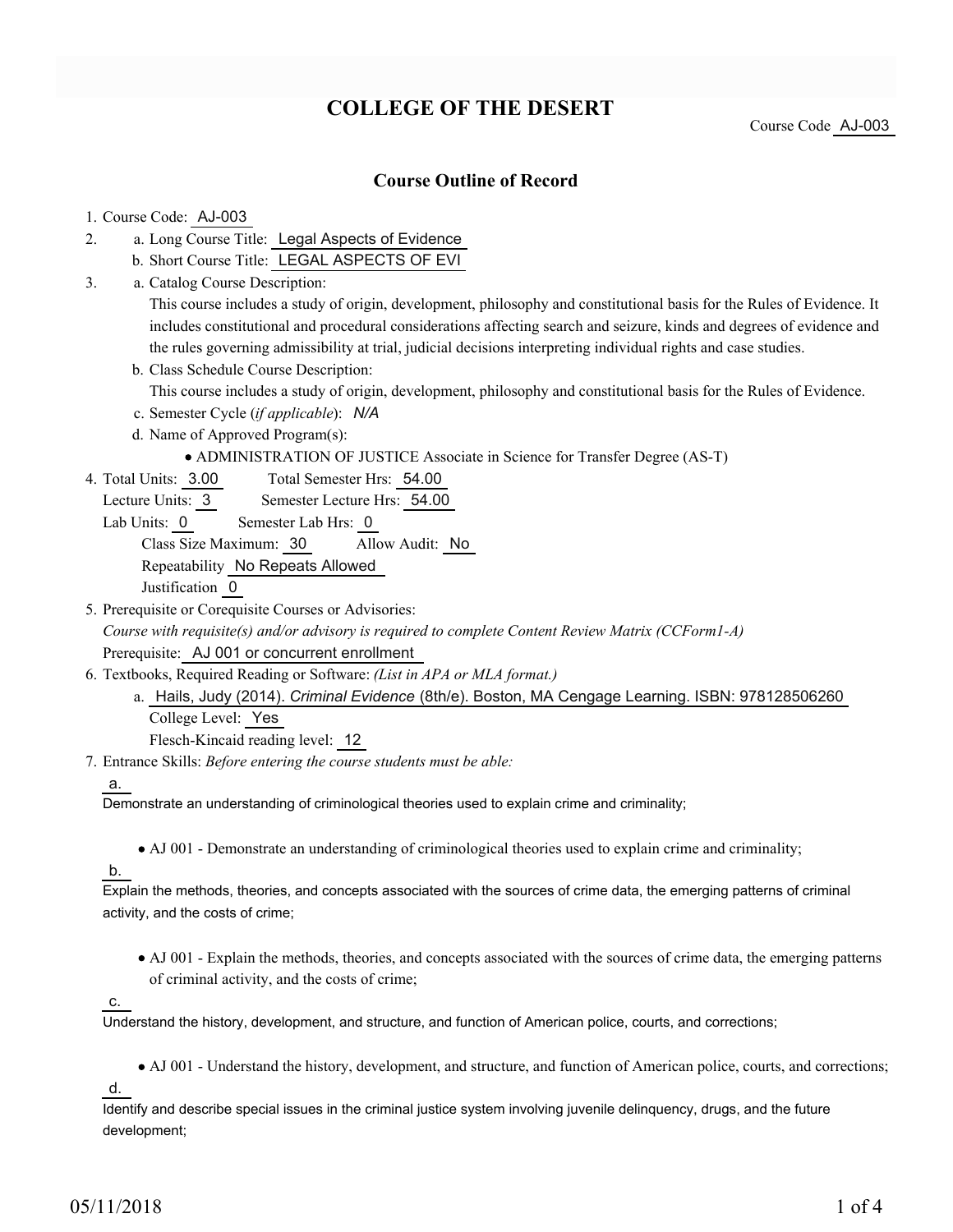## AJ 003-Legal Aspects of Evidence

AJ 001 - Identify and describe special issues in the criminal justice system involving juvenile delinquency, drugs, and the future development;

e.

Critically analyze and discuss issues of crime and justice from varying perspectives;

• AJ 001 - Critically analyze and discuss issues of crime and justice from varying perspectives;

f.

Utilize conclusions from scholarly research in creating informed positions on controversial issues in criminal justice;

- AJ 001 Utilize conclusions from scholarly research in creating informed positions on controversial issues in criminal justice.
- 8. Course Content and Scope:

Lecture:

- 1. Introduction
- 2. The Court Process
- 3. Types of Evidence
- 4. Direct and Circumstantial Evidence
- 5. Witnesses
- 6. Crime Scene Evidence, Experiments and Models
- 7. Documentary Evidence
- 8. Hearsay and its Exceptions
- 9. Privileged Communications
- 10. Developing Law of Search and Seizure
- 11. Detention, Arrest and Jail Searches
- 12. Miscellaneous Searches
- 13. Self-Incrimination
- 14. Identification Procedures
- 15. Preparing the Case for Court

Lab: *(if the "Lab Hours" is greater than zero this is required)*

9. Course Student Learning Outcomes:

1.

Explain the role of evidence in the judicial system process.

#### 2.

identify various types of evidence.

### 3.

Compare and contrast between the concepts of direct evidence and circumstantial evidence.

### 4.

Explain the concepts of privileged communications.

- 10. Course Objectives: Upon completion of this course, students will be able to:
	- a. Identify the purpose of offering evidence
	- b. Differentiate between evidence and proof
	- c. Recognize the four major types of physical evidence
	- d. Differentiate between direct and circumstantial evidence
	- e. Demonstrate a working knowledge of the rules of evidence and its admissibility in court.
	- f. Evaluate and compare various kinds and items of evidence in a given case.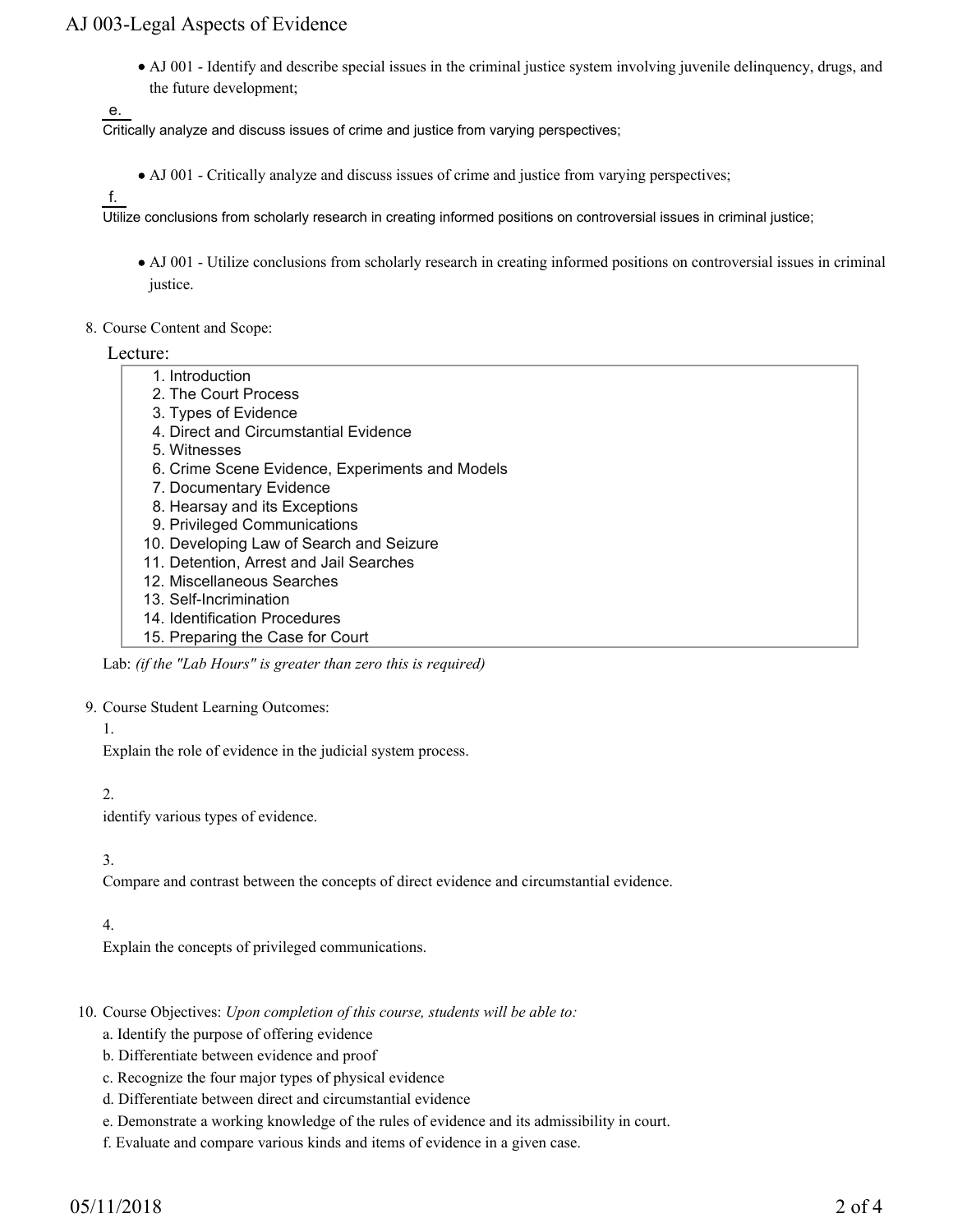## AJ 003-Legal Aspects of Evidence

11. Methods of Instruction: *(Integration: Elements should validate parallel course outline elements)* 

- a. Demonstration, Repetition/Practice
- b. Discussion
- c. Lecture

### Other Methods:

- Film presentation
- 12. Assignments: (List samples of specific activities/assignments students are expected to complete both in and outside of class.) In Class Hours: 54.00
	- Outside Class Hours: 108.00
		- a. In-class Assignments

Case presentation in class.

- b. Out-of-class Assignments
	- a. Textbook reading
	- b. Study case law as assigned regarding Evidence
- 13. Methods of Evaluating Student Progress: The student will demonstrate proficiency by:
	- Written homework
	- Term or research papers
	- Reading reports
	- True/false/multiple choice examinations **Ouizzes**
	- Mid-term and final evaluations
	- Student participation/contribution
	- Other
	- Non-Computational Problem Solving
- 14. Methods of Evaluating: Additional Assessment Information:
- 15. Need/Purpose/Rationale -- All courses must meet one or more CCC missions.

PO - Career and Technical Education

Apply critical thinking skills to execute daily duties in their area of employment.

- Apply critical thinking skills to research, evaluate, analyze, and synthesize information.
- Exhibit effective written, oral communication and interpersonal skills.

Transfer to a higher level learning institution

IO - Personal and Professional Development

Develop realistic goals.

Display habits of intellectual exploration, personal responsibility, and physical well being.

Demonstrate an understanding of ethical issues to make sound judgments and decisions.

Value diverse cultures and populations.

16. Comparable Transfer Course

| <b>University System</b> | Campus | <b>Course Number</b> | <b>Course Title</b> | <b>Catalog Year</b> |
|--------------------------|--------|----------------------|---------------------|---------------------|
|                          |        |                      |                     |                     |

17. Special Materials and/or Equipment Required of Students:

Required Material? <sup>18.</sup> Materials Fees:

**Material or Item Cost Per Unit Total Cost Per Unit Total Cost**